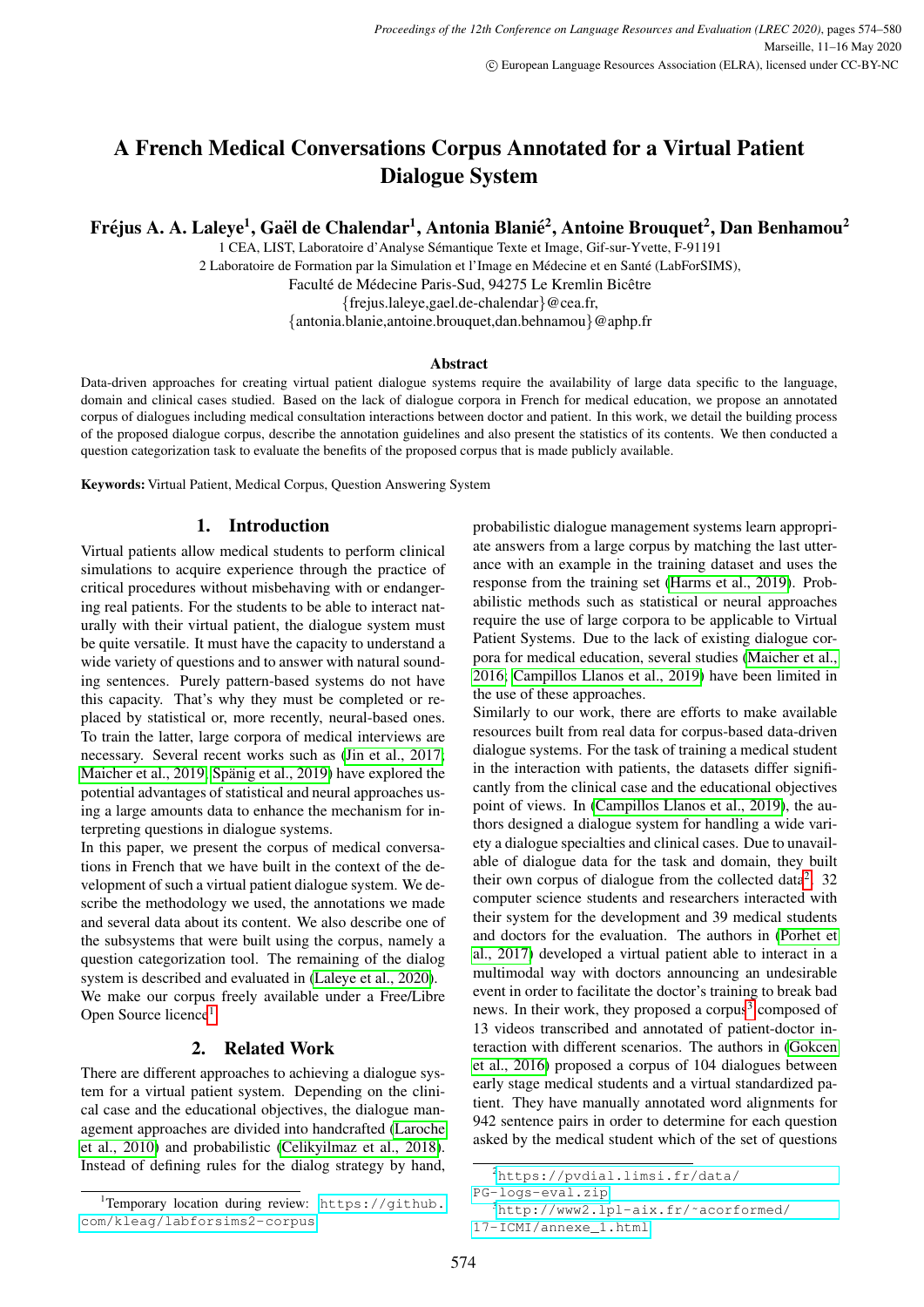anticipated by the content author best matches the student's question.

# 3. Methodology

This section provides an overview of our question answering dialogue corpus. It presents the data sources and annotation methods. The corpus is primarily built for tasks such as question answering system, dialog management system of a virtual patient, medical question categorization, clinical reasoning analysis and medical information extraction. The aim is to propose a dataset of questions generally encountered during a surgical emergency consultation for abdominal pain. The dialogues are defined to allow a system to handle complex questions that require several inference steps as in [\(Iyyer et al., 2017\)](#page-5-6). This feature is very useful for systems that must refer to the entities in previous questions to respond to new ambiguous questions.

#### 3.1. Data Collection

The first step was to identify sources containing data that respond to the studied clinical case. The first source of data consists of two surgeons, authors of this paper, who took care to define the scenario of the clinical case. They initially built a first set of questions and responses with information extracted from a patient's record. This information is structured in sections that include the types of information needed by doctor for diagnosis. The patient's record is presented in Table [1](#page-2-0) and describes common data found in medical consultations.

This first dataset containing information defined by physician trainers is made available to a virtual standardized patient (VSP) built to interact with medical students in order to collect more data. The dialogue manager of our VSP is a hand-authored pattern matching system which dialogues with students via a speech recognizer and a speech synthesis module. The clinical record of the virtual patient is presented in Table [2.](#page-2-1)

We then deployed the VSP in a medical school to collect more data through interactions with interns who read the clinical record prior to consultation. Our second data source consists of 41 interns who interacted with the virtual patient, each having an end-to-end dialogue in the goal to browse all types of information in the patient record. The collected content were manually rearranged and annotated according to the information in the patient record.

#### 3.2. Annotation process

The collected data were first cleaned and then organized into two sets. In the first set named *Single-turn dataset*, we included the question and response pairs taken separately and which do not integrate a dialogue. The second, named *Context QA dataset*, includes all the end-to-end dialogues that are the interactions between medical students and the virtual patient. The first step in the annotation process was to assign one of the categories defined in Table [3](#page-2-2) to the questions and responses by referring to the patient's record. Thus, a tag has been associated with each entry of the corpus according to its category. This task was carried out with the help of the expert surgeon doctors with whom this work was done.

#### 3.2.1. *Single-turn dataset* annotation guidelines

This dataset contains data organized into three sets: the doctor's questions, the patient responses and a set that matches a response to a question. A question is identified by the tag of its category followed by its sequence number in the doctor set. Some examples of annotated questions are presented in Table [4](#page-2-3) and the list of tags with categories in Table [3](#page-2-2) (column 2). A response is identified by the letter P followed by its sequence number in the patient set. Table [5](#page-2-4) lists some examples of annotated responses. The cross between questions and responses are shown in Table [6.](#page-3-0)

### 3.2.2. *Context QA dataset* annotation guidelines

*Context QA dataset* is organized in dialogues equal to the number of medical students who participated in the data collection. We tried to follow the same annotation guidelines previously detailed by extending the categories to the types of information to be extracted from the patient record as detailed in Table [1.](#page-2-0) The tag ids were used for category identification (see column 3, Table [3\)](#page-2-2) We have then assigned to each type of information an integer, as an id, written on three characters (e.g *symptom fever* corresponds to a question about fever in the symptom category with 001 as id; *lifestyle addictions* corresponds to a question about the patient addictions in the lifestyle category with 000 as id). These detailed type of information has been categorized by ourselves with regard to the content of the dialogues. This overall strategy was therefore used for labeling the questions and responses in the 41 dialogues of the corpus. A question of a dialogue is then identified by:

- 1. the letter *d* to mean that it's a doctor's sentence;
- 2. the number assigned to the dialogue (e.g 01 for the first dialogue)
- 3. the id of its category tag (e.g 01 for personal data);
- 4. the id of the information type from the category (e.g 005 for the patient's profession);
- 5. its order in the dialogue (e.g 2 if it appears second in the turns of speech);

The same identification is applied to the response associated with a question except that its id starts with the letter *p*. Table [7](#page-4-0) shows an example of an annotated dialog extracted from the corpus with description of the ids

# 4. Corpus structure and statistics

The corpus is organized in interactions of a real medical consultation. A dialogue represents a consultation containing patient responses associated with the doctor questions and related to an information context. A question is structured so as to easily find its type and its response. The annotated questions take into account variations due to either the question type either the structure of each question type. Dialogues are natural and user-friendly. Some language phenomena have been taken into account in building the corpus. These phenomena are:

the structural variation of the question illustrated by the use of different formulations of the same question in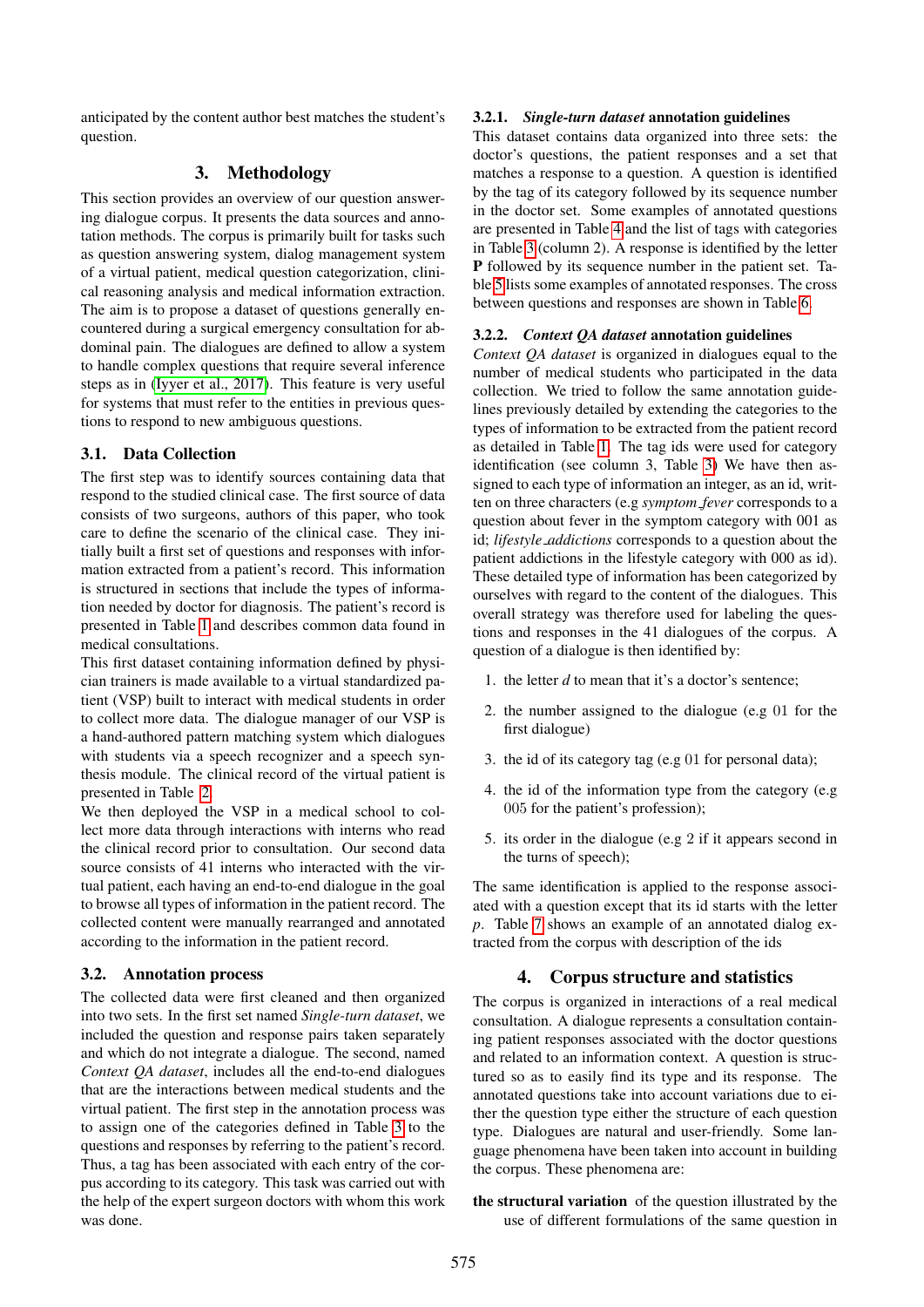| Aim of<br>consultation | Personal Data                                                          | <b>Medical History</b>                                                                            | <b>Symptoms</b>                                                                                     | Lifestyle          | Treatments                                                    |
|------------------------|------------------------------------------------------------------------|---------------------------------------------------------------------------------------------------|-----------------------------------------------------------------------------------------------------|--------------------|---------------------------------------------------------------|
| The Goal               | First name<br>Last name<br>Age<br>Weight<br>Housing<br>Job<br>Children | Family history<br>Past medical history<br>Past surgical history<br>Allergies<br>Medications taken | Sickness history<br>Changes/evolutions<br>Location<br>Timing/chronologie<br>Quantification/severity | Addictions<br>Pets | Type of treatment<br>Method<br>Date and period<br>Observation |

<span id="page-2-0"></span>Table 1: Patient record.

| aimOfConsultation:                        |
|-------------------------------------------|
| Goal : consultation for abdominal pain    |
| Personal data:                            |
| Fisrt name: Simone                        |
| Last name : Labforsims                    |
| : 42<br>Aqe                               |
| Weight<br>: 82                            |
| Housing : she lives with family in        |
| Gif/yvette                                |
| : teacher in kindergarten<br>Job          |
| Children : she has 2 children and she     |
| miscarried in 97                          |
| Medical history:                          |
| Family history: her father had a colon    |
| cancer at age 70, and                     |
| he had a heart attack                     |
| last year                                 |
| Past medical history: no particular       |
| disease                                   |
| Past surgical history: operation of       |
| wisdom teeth                              |
| Allergies : allergic pollen               |
| Madications taken: paracetamol occasio-   |
| nally                                     |
| Symptom:                                  |
| Sickness history: the pain started last   |
| night at a stroke while she               |
| was watching TV after eating;             |
| there 1 months she had had                |
|                                           |
| the same pain and it went                 |
| alone                                     |
| Changes/evolutions: the pain is still     |
| present but a little less                 |
| strong than at the beginning              |
| Location : at the stomach but goes to the |
| right shoulder                            |
| Timing/chronologie: in the beginning the  |
| pain is strong as a stab, it              |
| is still present but less                 |
| strong.                                   |
| Quantification/severity: 4/10 but at the  |
| beginning it was stronger                 |
| Lifestyle:                                |
| Addictions: she does not smoke and does   |
| not drink                                 |
| Pets<br>: no                              |
| Treatments:                               |
| Type of treatment: no special treatment   |
| Method<br>$\therefore$ no                 |
|                                           |
| Date and period: no                       |

<span id="page-2-1"></span>Table 2: Clinical record of our standardized virtual patient.

the different dialogues ("Are you out of breath?", "Do you have any shortness of breath?" for example);

variation of medical terms that refer to the same concept in the medical record to match more specialized terms to terms used in a general context ("Do you have abdominal pain?", "Do you suffer from stomach pain?" or "Do you have high blood pressure?", "Do you suffer from tension problems?" for example);

| Category               | Tag        | Id             |
|------------------------|------------|----------------|
| Aim of Consultation    | <b>MTF</b> | 0 <sup>0</sup> |
| Personal Data          | <b>PSN</b> | 0 <sub>1</sub> |
| <b>Medical History</b> | <b>ATD</b> | 04             |
| Symptoms               | <b>HDM</b> | 0.5            |
| Lifestyle              | <b>MDV</b> | 02             |
| <b>Treatments</b>      | <b>TRT</b> | 03             |
| Other                  | <b>UNK</b> | 06             |

<span id="page-2-2"></span>Table 3: Tags used for annotation.

HDM0013 +++ ça fait mal à peu près où?<br>HDM0016 +++ c'est une douleur continue? TRT0019 +++ etes-vous sous traitements? ˆ TRT0022 +++ vous ne prenez pas l'aspirine ? ATD0025 +++ vous avez des antécédents médicaux ?

<span id="page-2-3"></span>Table 4: Some examples of annotated questions taken from the corpus.

- the use of memory which aims to allow, for example in a consultation, the patient to refer to previous interactions to answer a question of the doctor (see an example in Table [8\)](#page-4-1);
- the use of ellipsis and anaphora as conversational markers illustrated with the words referring to or replacing the words used earlier in a dialogue (see an example in Table [8\)](#page-4-1).

Table [8](#page-4-1) lists some examples taken from the corpus to illustrate the different language phenomena.

It should be noted that our *Context QA dataset* is built for question answering systems that rely on the context in a dialogue to provide the response to a question.

```
P0014 +++ bah ça fait mal là, là, en haut du
            ventre, juste sous le sternum
P0017 +++ bah c'est une douleur qui est venue
            d'un seul coup comme ça, qui depuis<br>n'a pas complètement disparu.
P0020 +++ non, je ne prends pas trop de medi- ´
            caments.
P0023 +++ non.
P0026 +++ c'est la première fois.
```
<span id="page-2-4"></span>Table 5: Some examples of annotated responses taken from the corpus.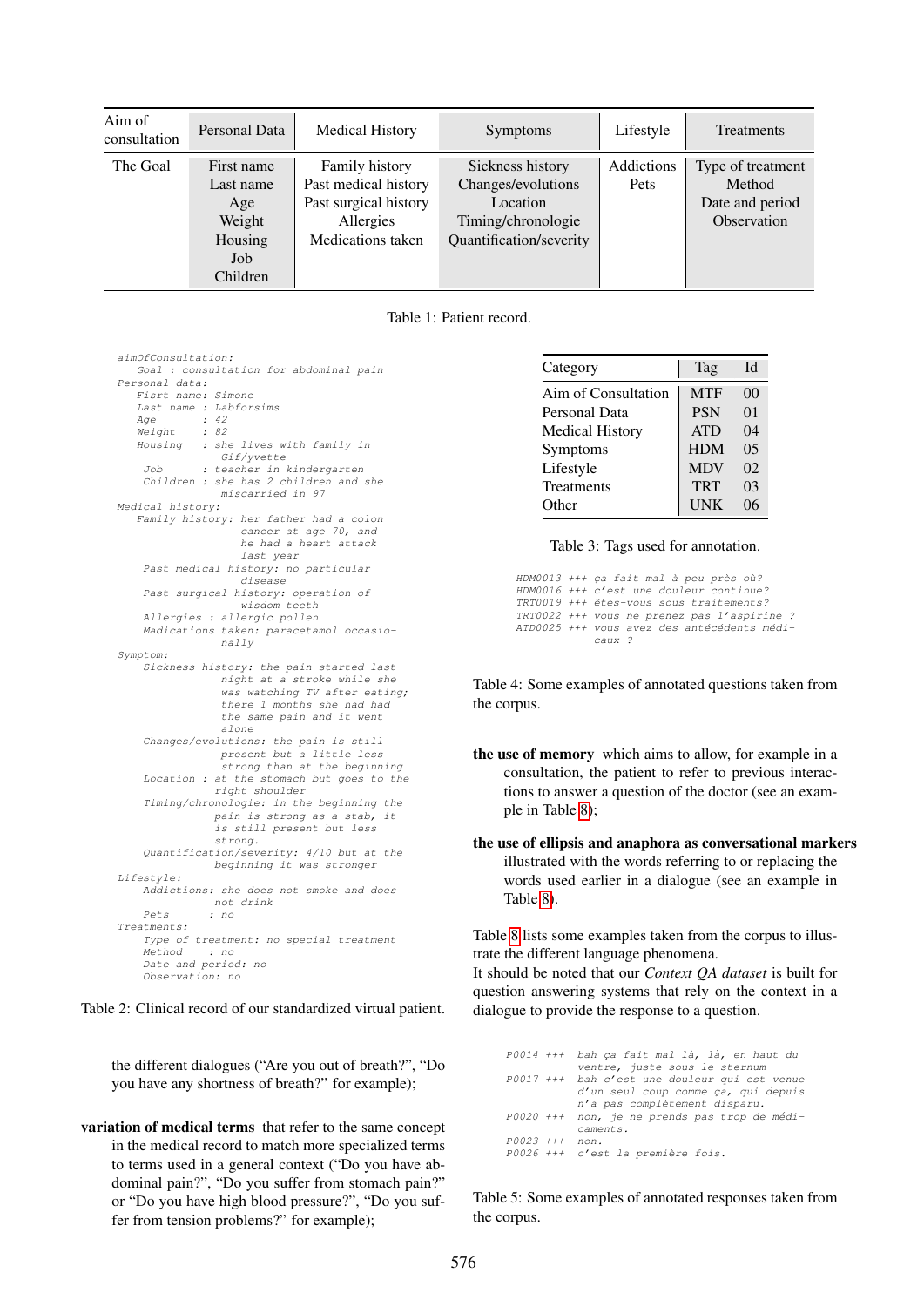| HDM0013 +++ P0014 |  |
|-------------------|--|
| HDM0016 +++ P0017 |  |
| TRT0019 +++ P0020 |  |
| TRT0022 +++ P0023 |  |
| ATD0025 +++ P0026 |  |

<span id="page-3-0"></span>Table 6: Cross between annotated questions and responses taken from the corpus.



<span id="page-3-1"></span>Figure 1: Number of words by consultations.

Tables [9,](#page-4-2) [10](#page-4-3) and [11](#page-5-7) list some global statistics of the current state of the corpus. These statistics include the number of consultations and sentences and the vocabulary size computed on all datasets. Tables [10](#page-4-3) and [11](#page-5-7) list the statistics by question types in order to show the proportion of sentences and words pronounced by the interns during the various consultations. They specify the contribution of the doctor and patient vocabulary by category of information present in the patient record. The total number and the average of sentences in a category are reported in Table [10](#page-4-3) and the average number of words by category and by speaker in Table [11.](#page-5-7) The set of sentences includes both the questions and the responses while the calculation of the number of words considers the speeches of the doctor and the patient separately.

We also calculated the linguistic variables used in [\(Tanguy](#page-6-5) [et al., 2011\)](#page-6-5) to present the variations in the intern-VSP interactions during a consultation. The goal is to characterize the doctor-patient interactions contained in our *Context QA dataset*. The linguistic features considered are:

- the number of words of each consultation  $(N_{words});$
- the number of words uttered by each speaker relative to the total number of words in the consultation (speech<sub>d</sub> for the doctor and speech<sub>p</sub> for the patient)
- the vocabulary specific to the doctor  $(voc_d)$  or the patient (voc<sub>p</sub>) and the vocabulary common voc<sub>c</sub>omm to both in a consultation.

Figure [1](#page-3-1) shows the variation of  $N_{words}$  with the average of the words pronounced by the doctor and the patient on the whole of the consultations.

In Figure [2,](#page-3-2) we show the evolution of the medical interactions according to the distribution of the speech of the



<span id="page-3-2"></span>Figure 2: Number of words uttered by each speaker.



<span id="page-3-3"></span>Figure 3: Vocabulary specific to each speaker and the common vocabulary.

doctor and the patient by plotting the variables  $\emph{specch}_d$  and  $speech_n$ . These rates correspond to the proportion of words uttered by each of them. The proportions show that the doctor has more talk than the patient except in a dialogue where both had a proportion of almost equal. By deploying the virtual patient to the medical school, the initial goal was to collect more data from the medical students. This can be noticed in our *Context QA dataset* by the high proportion of vocabulary and words specific to the doctor.

Figure [3](#page-3-3) shows the proportion of vocabulary specific ( $voc<sub>d</sub>$ ) and  $voc_p$ ) and common ( $voc_comm$ ) to both speakers. The common vocabulary consists of lemmas of nouns, verbs and adjectives that appear both in the doctor questions and the patient responses.

#### 5. Medical Question Categorization Task

Corpora like this one are initially built in order to allow downstream applications to work. With the collected data, we conducted a doctor's questions categorization task to evaluate the benefits of our corpus. This task can be useful in user intention detection for the question and answer systems. We first enriched all of the data collected by using the concepts (classes of synonyms) created during the writ-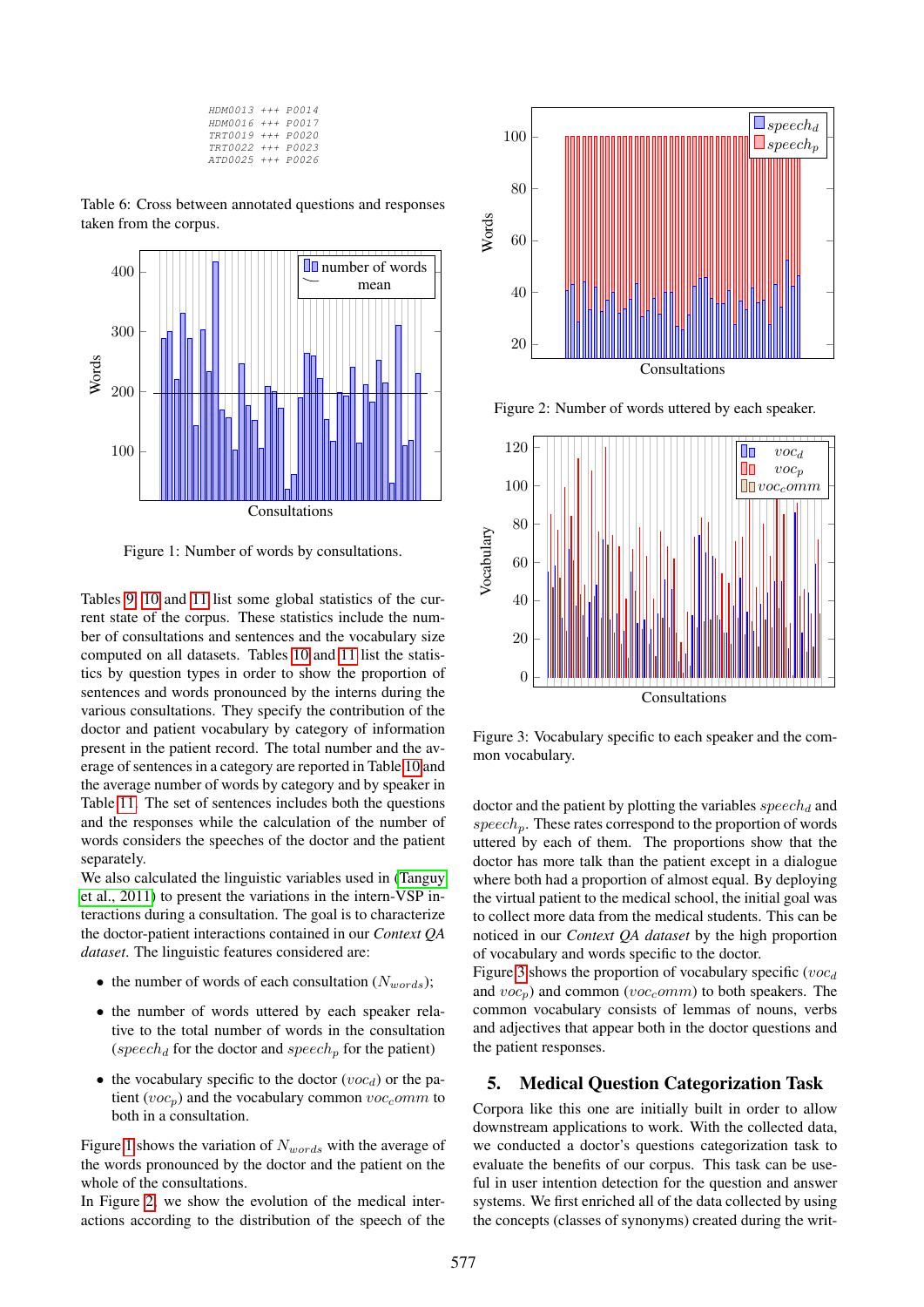| Id                    | Text                              | <b>Description of Id</b> |          |                 |                  |             |
|-----------------------|-----------------------------------|--------------------------|----------|-----------------|------------------|-------------|
|                       |                                   | speaker                  | dialogue | category        | information type | speech turn |
| d27000000             | Bonjour                           | doctor                   | 27       | 0 <sup>0</sup>  | $000 \,$         |             |
| p27000000             | Bonjour docteur                   | patient                  | 27       | 00 <sup>0</sup> | 000              |             |
| d <sub>27000001</sub> | comment allez-vous?               | doctor                   | 27       | $00\,$          | 000              |             |
| p27000001             | J'ai mal au ventre                | patient                  | 27       | 00              | $000 \,$         |             |
| d27050002             | depuis quand?                     | doctor                   | 27       | 05              | 000              |             |
| p27050002             | Ca a commencé hier soir           | patient                  | 27       | 0 <sub>5</sub>  | 000              |             |
| d <sub>27050083</sub> | et qu'est-ce que vous avez mangé? | doctor                   | 27       | 05              | 008              |             |
| p27050083             | Une pizza                         | patient                  | 27       | 05              | 008              |             |
| d270100510            | Quelle est votre profession?      | doctor                   | 27       | 01              | 005              | 10          |
| d270100510            | Je suis assistance maternelle     | patient                  | 27       | 01              | 005              | 10          |

<span id="page-4-0"></span>Table 7: Example of annotated dialog extracted from the corpus.

| structural variation                     |
|------------------------------------------|
| doctor : Pourquoi êtes-vous venus aux    |
| urgences ?                               |
| patient: J'ai très mal au ventre         |
| doctor : Qu'est-ce qui vous amène ici?   |
| patient: J'ai très mal au ventre         |
| variation of medical terms               |
| doctor : Avez-vous de la fièvre?         |
| patient: je me sens fiévreux docteur     |
| doctor : Avez-vous de la température?    |
| patient: je me sens fiévreux docteur     |
| memory                                   |
| doctor : Avez-vous pris des médicaments? |
| patient: oui deux dolipranes             |
| doctor : combien en avez-vous pris?      |
| patient: deux                            |
| ellipsis                                 |
| doctor : Où avez-vous mal?               |
| patient: j'ai mal au ventre              |
| doctor: Depuis quand ?                   |
| patient: ça a commencé hier soir         |
| anaphora                                 |
| doctor : Comment est la douleur?         |
| patient: c'est comme un coup de          |
| poignard                                 |
| doctor : Elle est apparrue quand?        |
| patient: hier soir                       |

Table 8: Some examples taken from the corpus.

<span id="page-4-1"></span>

|                     | total |
|---------------------|-------|
| single-turn dataset |       |
| #consultations      | 1     |
| #sentences          | 5402  |
| #vocabulary         | 2733  |
| context OA dataset  |       |
| #consultations      | 41    |
| #sentences          | 1818  |
| #vocabulary         | 812   |

<span id="page-4-2"></span>Table 9: Corpus statistics.

ing of the dialogue rules for the virtual patient for increasing the questions. This enriched data was then used to train and evaluate two classification models. The first one uses Convolution Neural Networks with an architecture similar to [\(Kim, 2014\)](#page-5-8) and a linear classifier. The second model is based on FastText continuous word representation with rank constraints [\(Joulin et al., 2017\)](#page-5-9). To train the differ-

|                        |      | average |
|------------------------|------|---------|
| single-turn dataset    |      |         |
| Aim of Consultation    | 240  | 4.4     |
| Personal Data          | 394  | 7.2     |
| <b>Medical History</b> | 1186 | 21.9    |
| Symptoms               | 2544 | 47.0    |
| Lifestyle              | 518  | 9.5     |
| Treatments             | 266  | 4.9     |
| Other                  | 254  | 4.7     |
| context QA dataset     |      |         |
| Aim of Consultation    | 148  | 10.4    |
| Personal Data          | 120  | 8.4     |
| <b>Medical History</b> | 338  | 23.8    |
| Symptoms               | 938  | 66.2    |
| Lifestyle              | 96   | 6.7     |
| Treatments             | 70   | 4.9     |
| Other                  | 82   | 5.7     |

<span id="page-4-3"></span>Table 10: Total and average number of sentences by question type.

ent models, we represented the questions in a sequence of words used as inputs. We used pre-trained word embeddings [\(Bojanowski et al., 2017\)](#page-5-10) for words from all datasets. The length of each sentence in the corpus is set to 50. This length is the average of the words in a question asked by the doctor in a dialogue. We used 10-fold cross-validation for training and validation with a ratio 90/10 for splitting the corpus. The best-performing parameters that are used for the training and the evaluation of each model type are reported in Table [12.](#page-6-6)

Results obtained on the validation data are shown in table [13.](#page-6-7) A convergence stability to 99% is obtained for the classifiers of Lifestyle (MDV) and Other (UNK) categories, while about more than half of Aim of consultation (MTF), Personal Data (PSN) and Medical History (ATD) classifiers have an accuracy that varies between 97% and 99%. Those in the Symptoms (HDM) category did not exceed 98%. We note that each of the obtained accuracies is significantly representative of the whole training and validation dataset.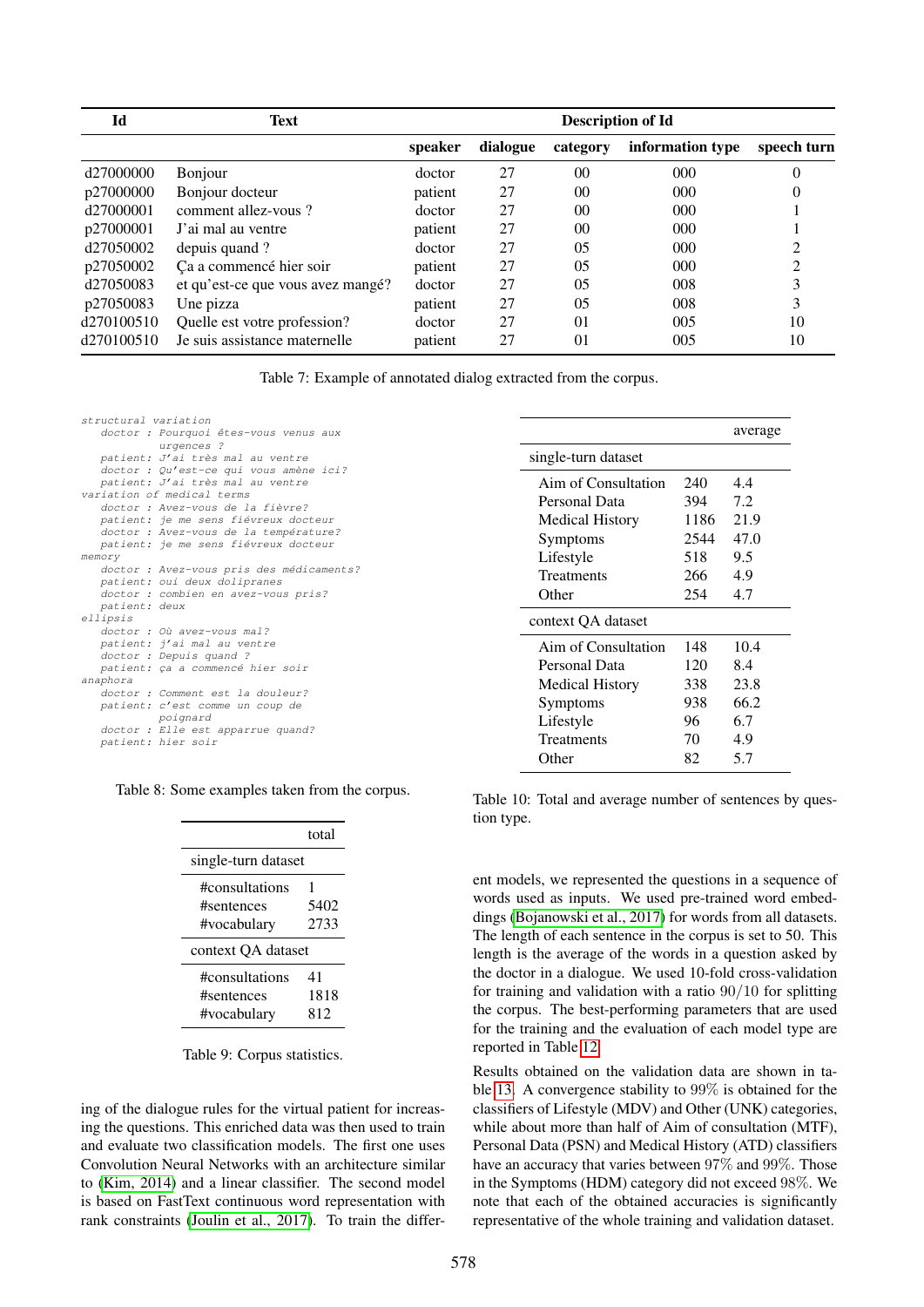|                        | #words  |          |  |
|------------------------|---------|----------|--|
|                        | #doctor | #patient |  |
| single-turn dataset    |         |          |  |
| Aim of Consultation    | 6       | 6        |  |
| Personal Data          | 5       | 4        |  |
| <b>Medical History</b> | 6       | 8        |  |
| Symptoms               | 7       | 7        |  |
| Lifestyle              | 5       | 5        |  |
| Treatments             | 7       | 8        |  |
| Other                  | 6       | 6        |  |
| context QA dataset     |         |          |  |
| Aim of Consultation    | 4       | 5        |  |
| Personal Data          | 5       | 4        |  |
| <b>Medical History</b> | 8       | 11       |  |
| Symptoms               | 8       | 14       |  |
| Lifestyle              | 5       | 5        |  |
| Treatments             | 9       | 14       |  |
| Other                  | 5       | 5        |  |

<span id="page-5-7"></span>Table 11: Average number of words by question type and speaker.

A more complete description of the system already built using this corpus and its performance is presented in [\(Laleye](#page-5-1) [et al., 2020\)](#page-5-1).

The corpus and the usage details will be made available<sup>[4](#page-5-11)</sup> under a Free/Libre Open Source Licence. We will also include the training and evaluation scripts used in question categorization task to allow the reproduction of the results obtained with the corpus.

# 6. Conclusion

We explored clinical simulation sessions between medical students and a virtual patient to build an annotated corpus of dialogues in French. We adopted a data annotation scheme that allowed to prepare the statistics on questions and responses and also to characterize the interactions by presenting each speaker's vocabulary and common vocabulary. One of the benefits of the proposed corpus is that it can be used for downstream applications such as question answering, dialog management of a virtual patient, medical question categorization, clinical reasoning analysis and medical information extraction. We also demonstrated its benefit by using the proposed corpus in a question categorization task with excellent accuracies obtained on validation data.

In the future, the corpus could be enriched with dialogues and data related to other medical cases. We will also explore the possibility to replace our own-made categories (general and detailed) by categories from a standardized resource like UMLS [\(Bodenreider, 2004\)](#page-5-12).

# 7. Acknowledgements

We wish to acknowledge the Agence Nationale de la Recherche (French National Research Agency): Project LabForSims2 15-IDFN-0008 funded under the IDEFI-Numérique Call for Projects.

# 8. Bibliographical References

- <span id="page-5-12"></span>Bodenreider, O. (2004). The Unified Medical Language System (UMLS): integrating biomedical terminology. *Nucleic Acids Research*, 32(Database issue):D267– D270, January.
- <span id="page-5-10"></span>Bojanowski, P., Grave, E., Joulin, A., and Mikolov, T. (2017). Enriching word vectors with subword information. *Transactions of the Association for Computational Linguistics*, 5:135–146.
- <span id="page-5-4"></span>Campillos Llanos, L., Thomas, C., Bilinski, E., Zweigenbaum, P., and Rosset, S. (2019). Designing a virtual patient dialogue system based on terminology-rich resources: Challenges and evaluation. *Natural Language Engineering*, pages 1–38, 07.
- <span id="page-5-2"></span>Celikyilmaz, A., Deng, L., and Hakkani-Tür, D., (2018). *Deep Learning in Spoken and Text-Based Dialog Systems*, pages 49–78. Springer Singapore, Singapore.
- <span id="page-5-5"></span>Gokcen, A., Jaffe, E., Erdmann, J., White, M., and Danforth, D. (2016). A corpus of word-aligned asked and anticipated questions in a virtual patient dialogue system. In *Proceedings of the Tenth International Conference on Language Resources and Evaluation (LREC'16)*, pages 3174–3179, Portorož, Slovenia, May. European Language Resources Association (ELRA).
- <span id="page-5-3"></span>Harms, J., Kucherbaev, P., Bozzon, A., and Houben, G. (2019). Approaches for dialog management in conversational agents. *IEEE Internet Computing*, 23(2):13–22, March.
- <span id="page-5-6"></span>Iyyer, M., Yih, W.-t., and Chang, M.-W. (2017). Searchbased neural structured learning for sequential question answering. In *Proceedings of the 55th Annual Meeting of the Association for Computational Linguistics (Volume 1: Long Papers)*, pages 1821–1831, Vancouver, Canada, July. Association for Computational Linguistics.
- <span id="page-5-0"></span>Jin, L., White, M., Jaffe, E., Zimmerman, L., and Danforth, D. (2017). Combining cnns and pattern matching for question interpretation in a virtual patient dialogue system. In *Proceedings of the 12th Workshop on Innovative Use of NLP for Building Educational Applications*, pages 11–21, Copenhagen, Denmark, 01. Association for Computational Linguistics.
- <span id="page-5-9"></span>Joulin, A., Grave, E., Bojanowski, P., and Mikolov, T. (2017). Bag of tricks for efficient text classification. In *Proceedings of the 15th Conference of the European Chapter of the Association for Computational Linguistics*, volume 2, pages 427–431, Valencia, Spain, 01. Association for Computational Linguistics.
- <span id="page-5-8"></span>Kim, Y. (2014). Convolutional neural networks for sentence classification. In *Proceedings of the 2014 Conference on Empirical Methods in Natural Language Processing*, 08.
- <span id="page-5-1"></span>Laleye, F. A. A., Blanié, A., Brouquet, A., Benhamou, D., and de Chalendar, G. (2020). Semantic similarity to improve question understanding in a virtual patient. In *TO APPEAR in Proceedings of the 35th ACM/SIGAPP Symposium On Applied Computing*, April.

<span id="page-5-11"></span><sup>4</sup>Temporary location during review: [https://github.](https://github.com/kleag/labforsims2-corpus) [com/kleag/labforsims2-corpus](https://github.com/kleag/labforsims2-corpus).